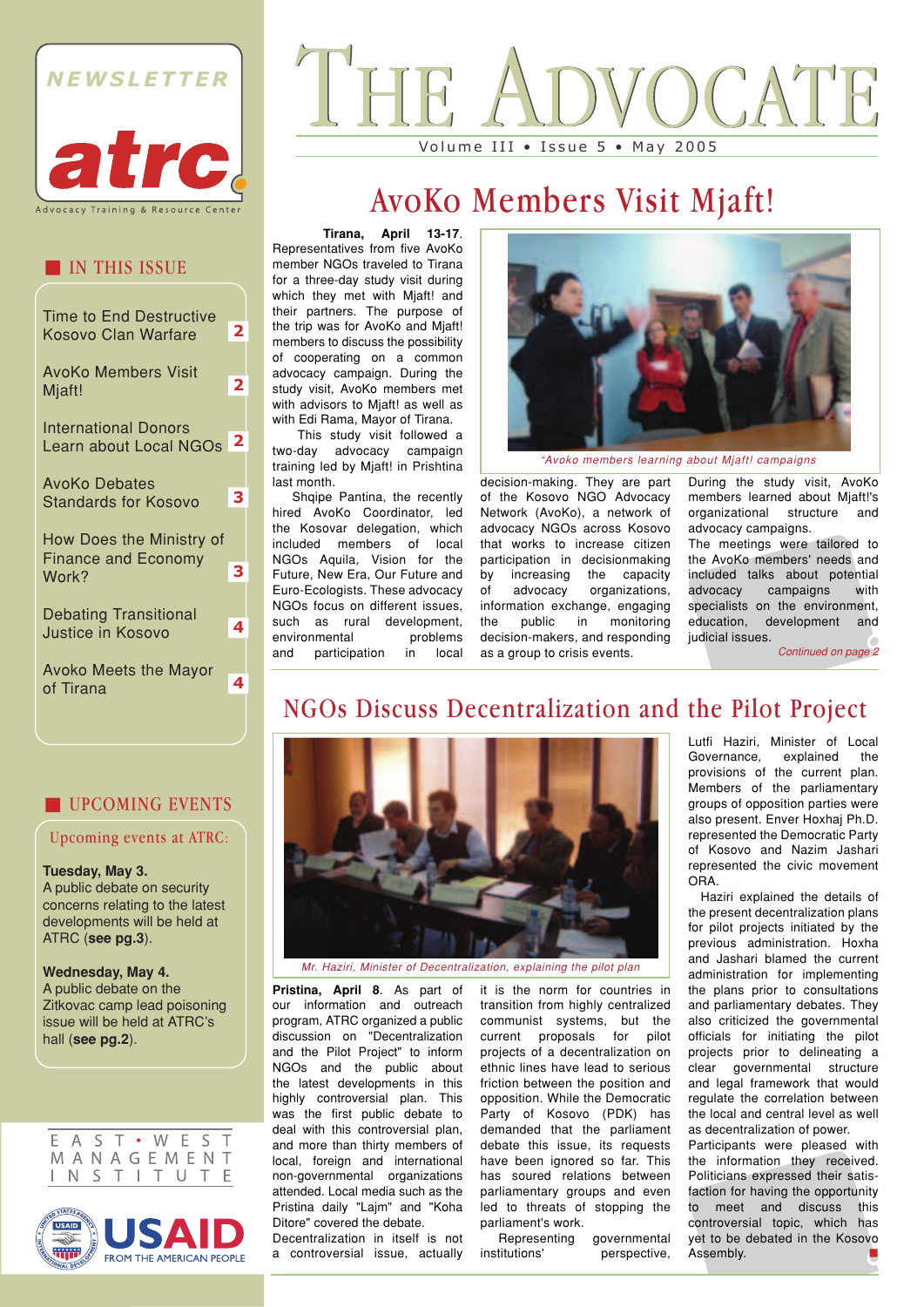### AvoKo Members Visit Mjaft!



Elida Reci, offered a review of participatory budgeting in Albania

#### (continued from pg.1)

 One such discussion focused on education and the recent Mjaft! campaign, which increased the education budget in Albania. Stavri Llambari, a specialist on education issues, explained that by cooperating with Mjaft! and a network of NGOs working on education related topics, they were able to influence the Albanian governmental budget for primary and secondary education. According to Llambari, the campaign's success would not have been possible without the high visibility of Mjaft! and the expertise from NGOs specializing on the issue. After the government changed the budget and the Ministry of Education needed help with allocating the funds properly, the education related NGOs' experience was especially important.

 Xhemal Mato, a journalist who has covered environmental issues in Albania for more than 20 years and runs the NGO "Mass Media and the Environment", briefed the delegation on environmental issues. Albania has many problems with environmental pollution and degradation. Yet, there is a lack of political will or social awareness that would curb pollution and mend past mistakes. In response to the current situation, Mato's NGO has

joined 17 other NGOs to advocate for change and raise social awareness about pollution and the threat it presents for everyone. This umbrella organization is currently cooperating with Mjaft! to prevent the building of a potential pollution source, a power plant, in the beautiful seaside city of Vlora.

 Klodita Ferhati explained some of the problems that Albanian<br>NGOs face when dealing face when dealing with governmental institutions. She complained of the social pervasiveness of a centralizing mentality that does not allow NGOs to play their role in society. She also explained how she assisted Mjaft! on different campaigns. This included everything from dealing with police permits for nonviolent protests to more complicated legal issues relating to governmental decision-making and responsibilities.

 Other meetings included a conversation with Elida Reçi, Director of the Institute for Public and Private Finances in Tirana, who discussed participatory budgeting in Albania and the influence that Mjaft! has had on budget drafts and participatory budgeting.

 The cooperation between Mjaft! and AvoKo is expected to continue in the future. Early in May, members from Mjaft! will visit AvoKo members to conclude the planning of a common campaign.

# *NEWSLETTER*

Guest Article from IWPR

### Time to End Destructive Kosovo Clan Warfare

#### By Jeta Xharra

 When I first saw the map of the Dukagjini region of western Kosovo in a primary school atlas, the book described it as Kosovo's most fertile, pretty and touristfriendly landscape.

 But when I visited Dukagjini on April 17, rather than fertility, the atmosphere was one of death and self-destruction.

 That was the mood that had gripped the 80,000 mourners who had gathered under dark and rainy skies for the funeral of 24-year-old Enver Haradinaj.

 Enver, brother of Ramush Haradinaj, Kosovo's former prime minister who is now in The Hague awaiting trial for war crimes, was shot dead in a drive-by shooting on April 15.

 His murder was another chapter in the series of mysterious murders and attempted murders that has rocked the region over the last six years.

 As the local and international police have failed to resolve most of them, discussion of the subject necessarily involves a degree of assumption.

 But from all the information one can obtain, it appears that all or most of the killings stem from the ongoing feud between the Musaj and Haradinaj families, the two most powerful clans in Dukagjini.

 It would be welcome news if the police did their job and actually caught the perpetrators. But in the meantime, society needs to do something to stop further violence in Dukagjini.

**The Advocate:** Jeta Xharra is the IWPR Country Director as well as ATRC's Board Chairperson. Here at ATRC we are planning to hold a discussion on the security issues related to the latest developments.

### How Does the Ministry of Finance and Economy Work?

 **Pristina, April 26**. ATRC organized an informative workshop on "How the Ministry of Finance and Economy and the Kosovo Budget Work." The workshop was part of the "How the Government Works" series. More than twenty participants from local NGOs as well as media outlets such as RTV21 attended the workshop.

 The purpose of the workshop was to inform participants about the structure of the Ministry of Economy and Finance (MEF), the overall condition of the economy and the budget. Panelists included Chris Kauffmann - Consultant at MEF, Agim Krasniqi - Head of the budget office at the MEF and Elmaze Pireva - Deputy-head of the Kosovo Revenue Authority.

 Agim Krasniqi explained the structure of MEF as well as the work of the Ministry. According to him, MEF administration has approximately 900 employees, including 600 employees who collect taxes. Kransiqi also explained the eight stages of drafting the budget.

 Chris Kaufmann discussed the state of the Kosovo economy. He focused on the trade imbalance, which results from massive imports and nearly non-existent exports. He also explained why state pension funds are invested in international portfolios and how local products can benefit from lower taxes.

 According to Elmaze Pireva, revenues supporting the Kosovar government have doubled since 1999. She offered a detailed review of how taxes are collected and tax requirements for NGOs. In response to questions from the audience, she explained the municipal budgeting process and ensured the participants that there was no danger of a budget crisis in the municipalities.

 The participants expressed their satisfaction for the opportunity to learn more about how the budget works and economic issues of interest to NGOs especially, but also to Kosovar society in general.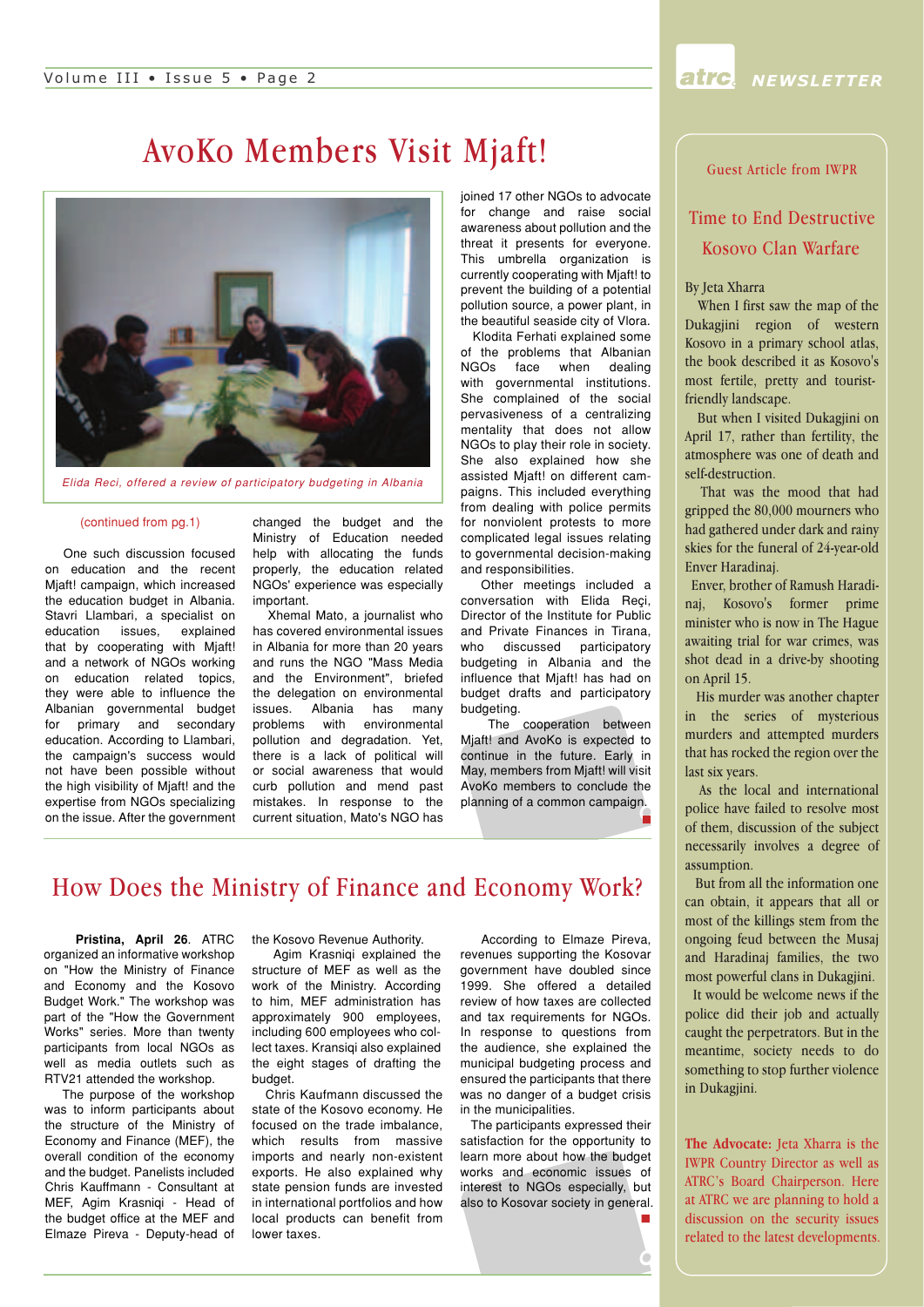#### **atrc** *NEWSLETTER*

Guest Article from IHT

### Kosovo: Poisoned camps for the Gypsies

 PRISTINA, Kosovo In its rush to proclaim its assignment a success, the United Nations Mission in Kosovo is ignoring - or covering up - a medical tragedy there for which it is directly responsible.

 At three camps built by the UN High Commission for Refugees, some 60 Gypsy children under the age of 6 have been exposed to such high levels of lead that they are highly likely either to die soon or to suffer irreversible brain damage.

 This number represents every child born in the camps since they were built five and a half years ago - children whose undeveloped immune systems make them particularly vulnerable.

 Rokho Kim, an expert on lead poisoning and a medical doctor for the World Health Organization's European Center for the Environment and Health in Bonn, who visited the camps in February, said he had never heard of such high lead levels in children's blood.

 He said that toxicity levels around the camps were three to four times higher than those at Tar Creek, Oklahoma, America's most dangerous hazardous waste site.

 Today, many children in these squalid camps show obvious symptoms of lead poisoning: loss of memory, loss of coordination, vomiting and convulsions.

 Over the past five years, 27 people have died in the camps, many of them very likely from the effects of heavy-metal poisoning, though autopsies are never performed. Two of the dead have been children, and more are expected to die in the next few months.

**The Advocate:** ATRC plans to hold a public discussion on this issue on May 4 at our office in Pristina.

### International Donors Learn about Local NGOs

 **Prishtina, April 21**. Representatives of the Rockefeller<br>Brother's Fund and Mott Fund and Foundation met with members of local NGOs to learn more about their activities. Representatives from local NGOs presented their projects and most successful campaigns at the meeting, which was held at ATRC.

 Igballe Rogova, Director of Kosovo Women's Network (KWN), gave one such presentation. She described KWN's work and the campaign for reforming the electoral law in 2004, which was a cooperative effort with ATRC and a coalition of more than 250 other organizations throughout Kosovo. KWN is a network of 77 local NGOs that advocates for gender equality and women's rights.

 Smaller NGOs from regions throughout Kosovo also described their advocacy efforts to the potential donors. Their campaigns dealt with a variety of issues, including environmental advocacy, participation in decision-making,



KNAP chief of Party, Ms. Delina Fico and Mr. Stephen B. Heintz, President of the Rockefeller Foundation

women's education and agricultural development.

 ATRC presented information about the Get Out the Vote Campaign, which we coordinated together with KWN and the National Democratic Institute (NDI). The campaign focused on increasing voter turnout for the October 2004 parliamentary elections.

 The visitors asked specific questions and expressed their overall satisfaction with the presentations. They also explained the purpose of their visit: to cooperate with local NGOs in Kosovo. In the future, further cooperation with these two foundations is expected.

### AvoKo Debates Standards for Kosovo



Deputy Prime Minister, Mr.Salihaj thanked AvokKo for the support given to fulfillmet of the Standards

**Pristina, April 29**. AvoKo organized a public debate on standards for Kosovo at ATRC. This debate was one in a series of debates that AvoKo held in 15 municipalities throughout Kosovo for the KNAP-funded campaign "Standards: why are they important for me?" At the debate, Deputy Prime Minister Adem Salihaj and Deputy Mayor of Pristina Shefki Gashi presented the governmental institutions' perspective. Florina Duli from the

Republican Club represented the NGO perspective. Various NGO representatives participated in this debate, which was followed by daily newspaper Koha Ditore and RTV21.

 Florina Duli explained that "Standards for Kosovo" were established in late 2003. In an earlier attempt, the international community had pushed for "Standards before Status," a set of standards and requirements the UN designed without consulting

local people. The failure of "Standards before Status" led to a second, more inclusive drafting of the "Standards" in which Kosovar institutions participated.

 Adem Salihaj expressed his satisfaction with the current efforts to fulfill standards, which he perceived as being a democratic choice of the people and within their interest. He offered a review of some of the work done by the government. He also warmly thanked AvoKo "for its support and excellent work in educating the public on the government's three priority standards: return and integration of minorities, freedom of movement and property issues."

 Participants asked questions on various issues relating to the standards. They questioned the need for standards and asked about technical issues related to the proper fulfillment of standards. AvoKo's "Standards, why are they important for me?" campaign will continue raising public awareness about standards until mid-May.